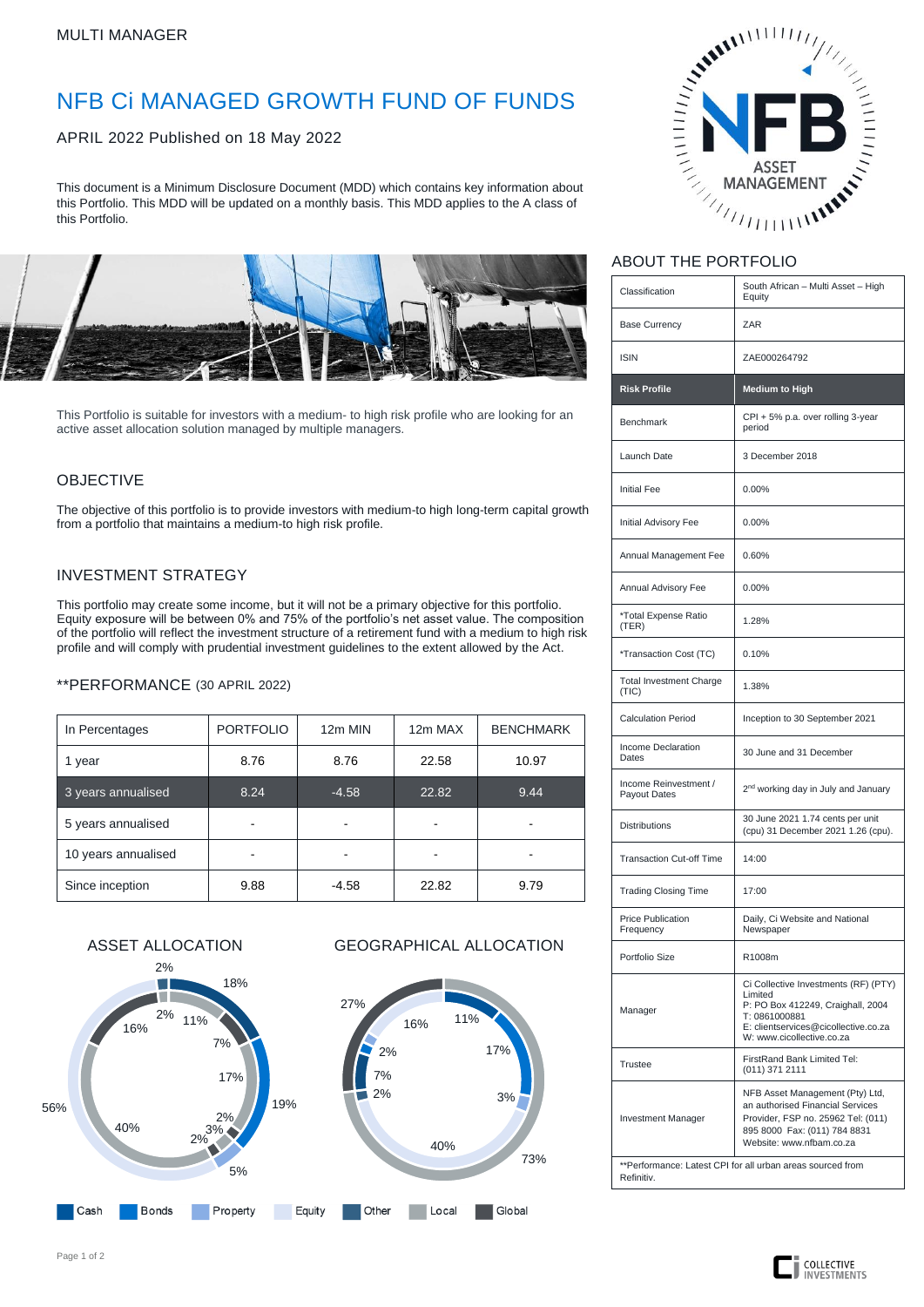# NFB Ci MANAGED GROWTH FUND OF FUNDS

APRIL 2022 Published on 18 May 2022

### **HOLDINGS**



| <b>GEOGRAPHY</b>                |     | <b>MANAGED GROWTH HOLDINGS</b>          |     | <b>UNDERLYING HOLDING</b>                  |        |  |
|---------------------------------|-----|-----------------------------------------|-----|--------------------------------------------|--------|--|
| <b>Local Multi Asset</b><br>73% |     | Ci Managed Fund A ZAR                   | 54% | Coronation Domestic Houseview Portfolio    | 50%    |  |
|                                 |     |                                         |     | Ninety One SA Opportunity Portfolio        | 50%    |  |
|                                 |     | NFB Ci Managed Fund C1<br><b>ZAR</b>    | 19% | Equity Swap ZAR                            | 36%    |  |
|                                 |     |                                         |     | NFB Global Balanced FoF C USD              | 20%    |  |
|                                 |     |                                         |     | Ninety One Gilt Fund A ZAR                 | 12%    |  |
|                                 |     |                                         |     | Coreshares Top 50 ETF ZAR                  | 9%     |  |
|                                 |     |                                         |     | Ninety One Diversified Income Fund A ZAR   | 6%     |  |
|                                 |     |                                         |     | iShares MSCI World ETF Acc USD             | 6%     |  |
|                                 |     |                                         |     | Coronation Strategic Income Fund A ZAR     | 5%     |  |
|                                 |     |                                         |     | Prescient Income Provider Fund B6 ZAR      | 5%     |  |
|                                 |     |                                         |     | Sesfikile Property Fund B2 ZAR             | 2%     |  |
|                                 |     |                                         |     | Local Cash ZAR                             | $-1\%$ |  |
| Local Cash ZAR                  | 5%  |                                         |     |                                            |        |  |
| <b>Global Equity</b>            | 2%  | iShares MSCI World ETF<br><b>USD</b>    | 2%  |                                            |        |  |
| Global Multi Asset              | 20% | NFB Global Balanced FoF C<br><b>USD</b> | 20% | iShares MSCI World ETF Acc USD             | 17%    |  |
|                                 |     |                                         |     | iShares Floating Rate Bond UCITS ETF USD   | 16%    |  |
|                                 |     |                                         |     | iShares World Equity Index Fund F2 USD     | 15%    |  |
|                                 |     |                                         |     | iShares Developed World Index Fund USD     | 15%    |  |
|                                 |     |                                         |     | iShares Ultrashort Bond UCITS ETF Acc USD  | 9%     |  |
|                                 |     |                                         |     | Global Cash USD                            | 7%     |  |
|                                 |     |                                         |     | iShares TIPS Bond ETF USD                  | 7%     |  |
|                                 |     |                                         |     | SPDR MSCI World ETF Acc USD                | 6%     |  |
|                                 |     |                                         |     | iShares Developed Markets Property ETF USD | 5%     |  |
|                                 |     |                                         |     | iShares DJ Stoxx Dividend 100 ETF EUR      | 3%     |  |

### CURRENCY ALLOCATION



### RISK / REWARD PROFILE

### **MEDIUM TO HIGH**

Typically, the lower the risk the lower the potential return and the higher the risk the higher the potential return. There is no guarantee that returns will be higher in a portfolio with a higher risk profile. The maximum equity exposure will be 75%.

### **CHARACTERISTICS**

No more than 30% of the portfolio will be invested offshore unless the prudential regulations permit a higher offshore exposure in which event the new limit will be the limit of the portfolio. Investments to be included in the portfolio will, apart from assets in liquid form consist solely of participatory interests in portfolios of collective investment schemes registered in the Republic of South Africa or of participatory interests in collective investment schemes or other similar schemes operated in territories with a regulatory environment which is to the satisfaction of the manager of a sufficient standard to provide investor protection which is at least equivalent to that in South Africa. The portfolio will at all times comply with Regulation 28 which governs pension funds. The manager will be permitted to invest in offshore investments as legislation permits.